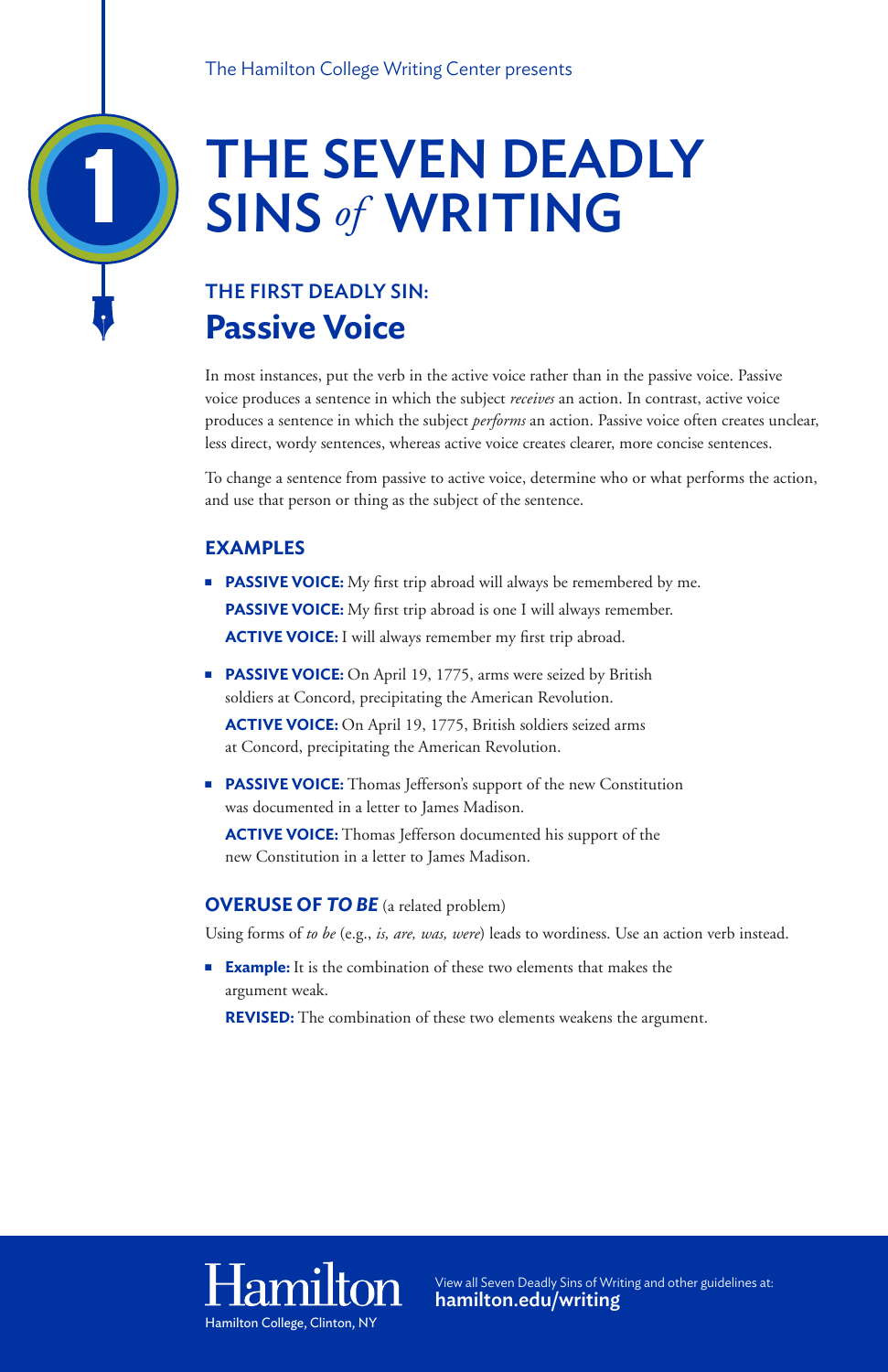# THE SEVEN DEADLY SINS *of* WRITING

### THE SECOND DEADLY SIN: **Incorrect Punctuation of Two Independent Clauses**

*(An independent clause has a subject and a verb and can stand alone as a sentence.)*

Good writers know that correct punctuation is important to writing clear sentences. If you misuse punctuation, you risk confusing your reader and appearing careless. Notice how the placement of commas significantly affects the meaning of these sentences:

**Mr. Jones, says Ms. Moore, is a boring old fool. Mr. Jones says Ms. Moore is a boring old fool.**

Writers often combine independent clauses in a single compound sentence to emphasize a close relationship between ideas. The punctuation of compound sentences varies depending upon how you connect the clauses.

#### **RULES**

- **(A)** Separate independent clauses with a comma when using a coordinating conjunction (e.g., *and, but, or, for, nor, so, yet)*.
- **(B)** Separate independent clauses with a *semicolon* when not using a coordinating conjunction.
- **(C)** Separate independent clauses with a *semicolon* when using a conjunctive adverb (e.g., *however, therefore, thus, consequently, finally, nevertheless)*.

#### **Examples of Correct Punctuation, Rule A:**

We all looked worse than usual, for we had stayed up studying for the exam. This room is unbelievably hot, and I think that I am going to pass out. Monday is a difficult day for me, so I try to prepare as much as possible on Sunday.

#### **Examples of Correct Punctuation, Rule B:**

We all looked worse than usual; we had stayed up studying for the exam.

This room is unbelievably hot; I think I am going to pass out.

Monday is a difficult day for me; I try to prepare as much as possible on Sunday.

#### **Examples of Correct Punctuation, Rule C:**

We all looked worse than usual; nevertheless, we were relieved we had studied. This room is unbelievably hot; therefore, I think I am going to pass out. Monday is a difficult day for me; however, I have figured out how to prepare for it.

## Hamilton

2

For more information or to view all Seven Deadly Sins of Writing Visit: Hamilton College, Clinton, NY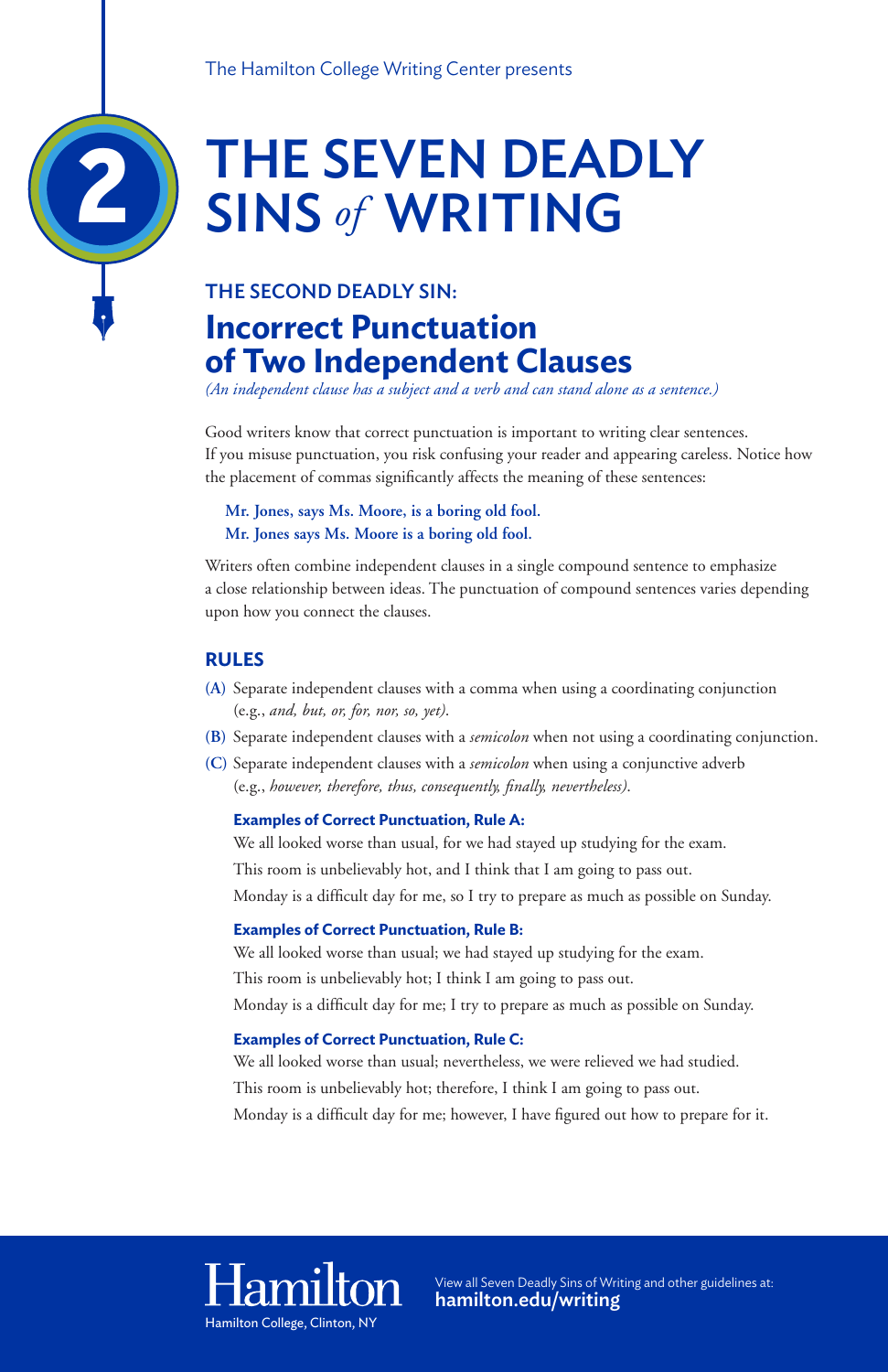# THE SEVEN DEADLY SINS *of* WRITING

### THE THIRD DEADLY SIN: **Wordiness**

Concise writing is key to clear communication. Wordiness obscures your ideas and frustrates your reader. Make your points succinctly.

#### **As Strunk and White tell us in** *The Elements of Style (4th ed.)***:**

**Wordy:** The reason that General Lee invaded Pennsylvania in June 1863 was to draw the Army of the Potomac away from Richmond.

Vigorous writing is concise. A sentence should contain no unnecessary words, a paragraph no unnecessary sentences….This requires not that the writer make all sentences short, or avoid all detail and treat subjects only in outline, but that every word tell. (23)

**Nordy:** Tom Jones is a novel by Fielding that comically portrays English society in the eighteenth century.

### **STRATEGIES FOR ELIMINATING WORDINESS**

Use action verbs rather than forms of *to be* (e.g., *is, are, was, were*).

**Wordy:** In Crew's argument there are many indications of her misunderstanding of natural selection.

**REVISED:** General Lee invaded Pennsylvania in June 1863 to draw the Army of the Potomac away from Richmond.

- **Redundancies:** *My personal opinion, at the present time, the basic essentials, connect together*
- **Unnecessary Phrases/Clauses:** *The reason why is that, this is a subject that, in spite of the fact that, due to the fact that, in the event that, because of the fact that, until such time as, by means of*

### Har

**REVISED:** Fielding's novel *Tom Jones* comically portrays English society in the eighteenth century.

Make the real subject the actual subject of the sentence; make the real verb the actual verb.

**REVISED:** Crew's argument repeatedly demonstrates misunderstanding of natural selection.

#### **COMMON SOURCES OF WORDINESS**

3

Hamilton College For more information or to view all Seven Deadly Sins of Writing Visit: College, Clinton, NY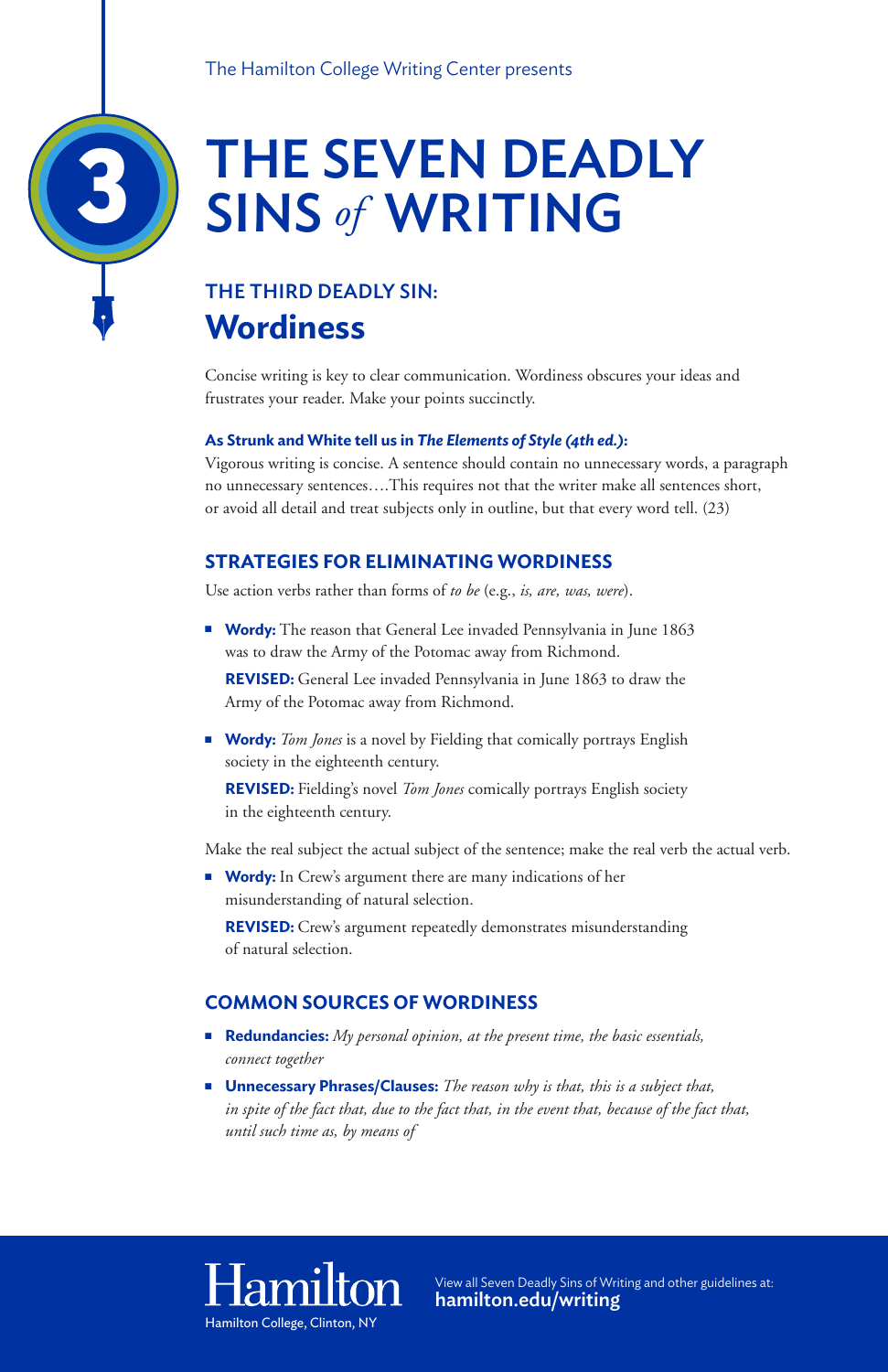# THE SEVEN DEADLY SINS *of* WRITING

### THE FOURTH DEADLY SIN: **Misuse of the Apostrophe**

Apostrophes may indicate possession or mark omitted letters in contractions. Writers often misuse apostrophes when forming plurals and possessives. The basic rule is quite simple: **use the apostrophe to indicate possession, not a plural**. The exceptions to the rule may seem confusing: *hers* has no apostrophe, and *it's* is not possessive. Nevertheless, with some attention, you can learn the rules and the exceptions.

#### **POSSESSIVES**

Form the possessive case of a singular noun by adding *'s* (even if the word ends in *s*).

**Examples:** Hammurabi's code, Dickens's last novel, James's cello

Form the possessive case of a plural noun by adding an apostrophe after the final letter if it is an *s* or by adding *'s* if the final letter is not an *s*.

**Examples:** the students' books, the children's toys

*It's* is a contraction for "it is." *It's* is never a possessive. *Its* is the possessive for "it."

**REMEMBER:** The apostrophe never designates the plural form of a noun. A common error is using the apostrophe to form a non-possessive plural: the two boy's.

#### **COMPARE THE FOLLOWING CORRECT SENTENCES:**

 The *student's* book was missing. *(singular possessive)* Several *students'* books were missing. *(plural possessive)* The *students* searched for their missing books. *(plural)*

**POSSESSIVE PRONOUNS**, such as *yours, hers, its,* and *ours,* take no apostrophe. **Example:** The decision is yours.

**INDEFINITE PRONOUNS**, such as *anyone, everybody, no one,* and *somebody*, use the singular possessive form.

**Example:** Somebody's dog stayed in our room last night.

#### **CONTRACTIONS**

The apostrophe is used to mark omitted letters in contractions. *Note that contractions are often considered too informal for academic writing.*

#### **AVOID THE DREADFUL** *IT'S/ITS* **CONFUSION:**

As Strunk and White remind us in *The Elements of Style* (4th ed.), "It's a wise dog that scratches its own fleas" (1).

### Hamilton

4

For more information or to view all Seven Deadly Sins of Writing Visit: Hamilton College, Clinton, NY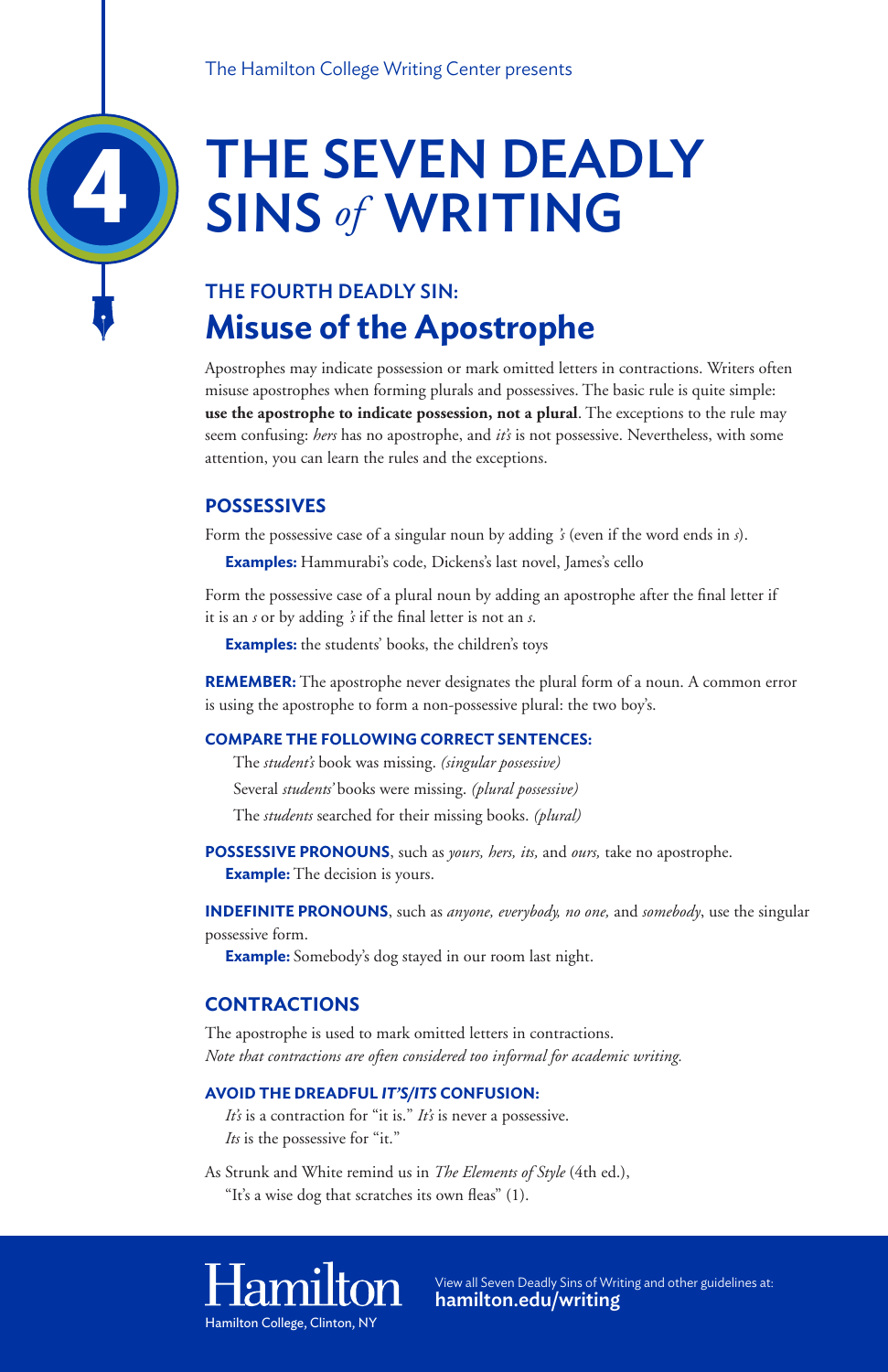# THE SEVEN DEADLY SINS *of* WRITING

### THE FIFTH DEADLY SIN: **Misplaced and Dangling Modifiers**

Misplaced and dangling modifiers create illogical, even comical, sentences. We confuse our readers if we fail to connect modifiers (words that describe or limit other words) to the words they modify; be sure to place modifiers next to the words they modify.

**See the illogic in this example:** Walking back from the village, my wallet was lost. *(Does your wallet walk?)*

**REVISED:** Walking back from the village, I lost my wallet. *(Your wallet doesn't walk, but you do.)*

**A MISPLACED MODIFIER** is a word or phrase that, due to its placement, mistakenly refers to the wrong word. The modifier truly is misplaced.

**To correct a misplaced modifier, move it next to or near the word it modifies:**  A fine athlete and student, the coach honored the captain of the tennis team. *(The coach was not the fine athlete and student.)*

**Example:** After reading the original study, the flaws in Lee's argument are obvious. *(The flaws did not read the study.)*

**REVISED:** Reading the original study reveals obvious flaws in Lee's argument.

**REVISED:** The coach honored the captain of the tennis team, who was a fine athlete and student.

### **A LIMITING MODIFIER** (e.g., *only, almost, nearly, just*) is commonly misplaced. **To avoid ambiguity, place the limiting modifier in front of the word it explains:**  Marsh reinforces the view that the artist only intended the images for a local audience. **REVISED:** Marsh reinforces the view that the artist intended the images only for

a local audience.

**A DANGLING MODIFIER** is a (usually introductory) word or phrase that the writer intends to modify a following word, but the following word is missing. The result is an illogical statement.

**To fix a dangling modifier, add the missing word and place the modifier next to it:** Acting on numerous complaints from students, a fox was found on campus. *(The fox did not act on the complaint.)*

**REVISED:** Acting on numerous complaints from students, security found a fox on campus.

Dangling modifiers go hand-in-hand with wordiness and passive voice. Correct one and you correct them all!

5

For more information or to view all Seven Deadly Sins of Writing Visit: Hamilton College, Clinton, NY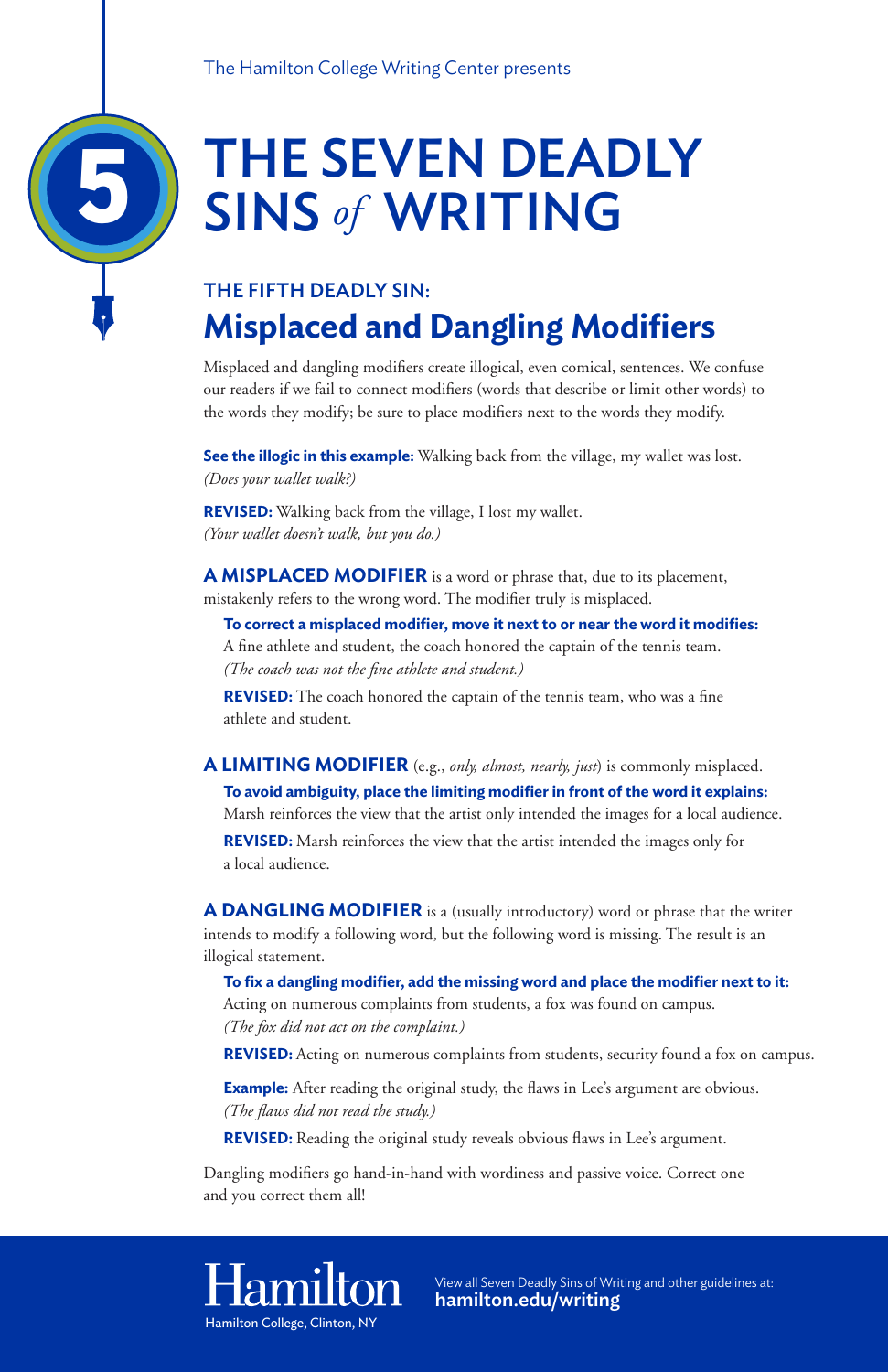# THE SEVEN DEADLY SINS *of* WRITING

### THE SIXTH DEADLY SIN: **Pronoun Problems**

Pronouns are useful as substitutes for nouns, but a poorly chosen pronoun can obscure the meaning of a sentence. Common pronoun errors include:

### **UNCLEAR PRONOUN REFERENCE**

**Example:** A key difference between banking crises of today and of yesterday is that *they* have greater global consequences. *(Which crises have greater consequences, those of today or those of yesterday?)*

A pronoun must refer to a specific noun (the antecedent). Ambiguous pronoun reference creates confusing sentences.

**If a whiff of ambiguity exists, use a noun:** A key difference between banking crises of today and yesterday is that today's crises have greater global impact.

**Example:** Pope Gregory VII forced Emperor Henry IV to wait three days in the snow at Canossa before granting him an audience. It was a symbolic act. (*To what does "it" refer? Forcing the emperor to wait? The waiting? The granting of the audience? The audience? The entire sentence?)*

**Example:** In the original state constitution, they allowed polygamy. [*They* (plural) refers to *constitution* (singular).]

#### **VAGUE SUBJECT PRONOUN**

Pronouns such as *it, there,* and *this* often make weak subjects. Use a pronoun as subject only when its antecedent is crystal clear.

**Example:** Each student must meet with their advisor. *(incorrect: singular noun, plural pronoun)*

**Example:** Each student must meet his or her advisor. *(correct but awkward)*

#### **AGREEMENT ERROR**

A pronoun must agree in gender and number with its antecedent. A common error is the use of the plural pronoun *they* to refer to a singular noun.

**REVISED:** The original state constitution allowed polygamy.

It is often better to use a plural noun and pronoun than to use a singular noun and pronoun. Note that indefinite pronouns such as *each* and *everyone* are singular.

**REVISED:** Students must meet with their advisors. *(correct: plural noun and pronoun)*

## Hamilton

6

For more information or to view all Seven Deadly Sins of Writing Visit: Hamilton College, Clinton, NY